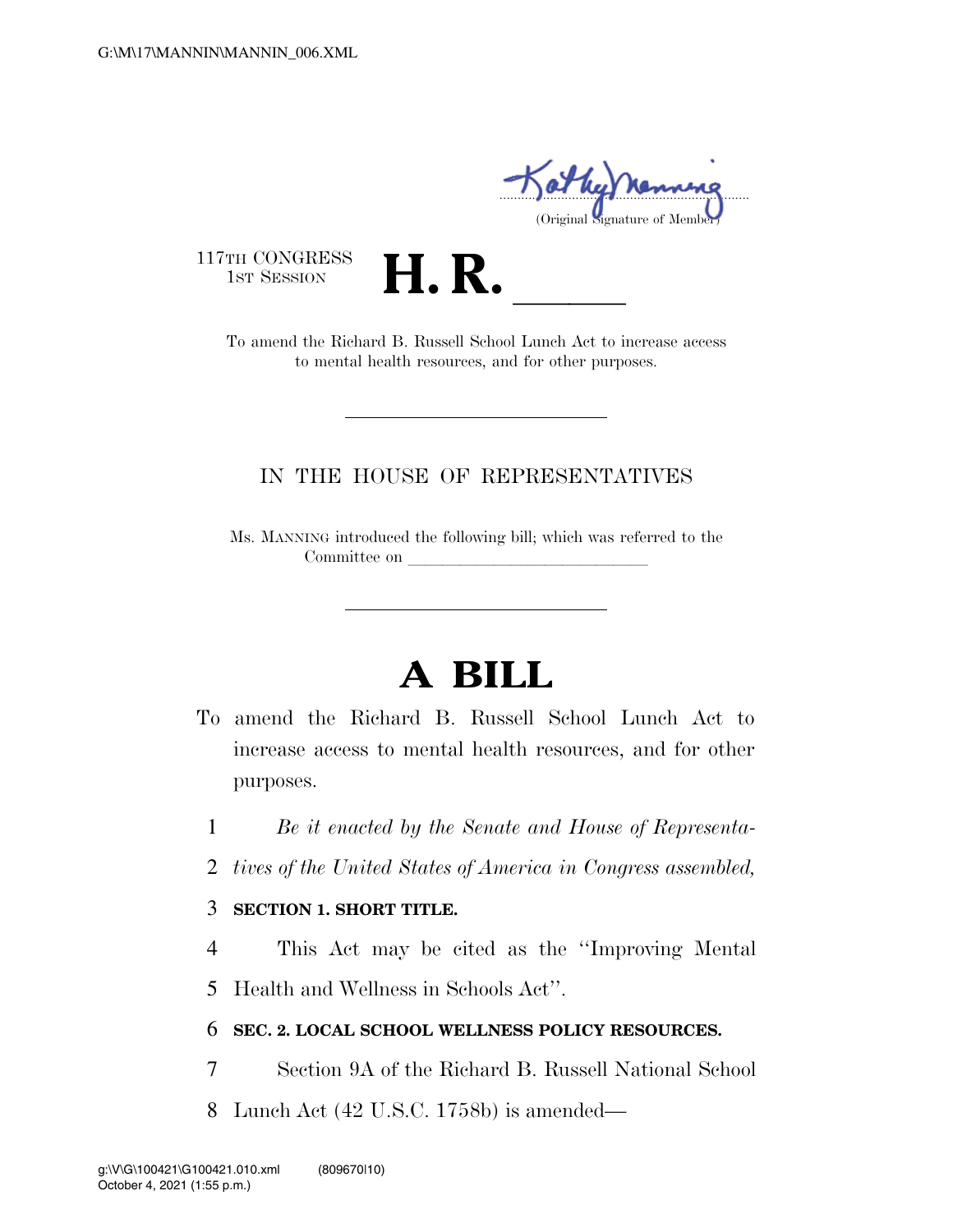2

| $\mathbf{1}$   | $(1)$ in subsection $(b)$ —                    |
|----------------|------------------------------------------------|
| $\overline{2}$ | $(A)$ in paragraph $(1)$ , by inserting after  |
| 3              | "physical activity," the following: "mental"   |
| $\overline{4}$ | health promotion and education,";              |
| 5              | $(B)$ in paragraph $(2)(B)$ , by inserting be- |
| 6              | fore the semicolon at the end the following:   |
| 7              | "and eating disorders"; and                    |
| 8              | $(C)$ in paragraph $(3)$ , by inserting after  |
| 9              | "school administrators," the following: "reg-  |
| 10             | istered dietitians, school-based mental health |
| 11             | services providers,";                          |
| 12             | $(2)$ in subsection $(d)$ —                    |
| 13             | $(A)$ in paragraph $(1)$ —                     |
| 14             | (i) by inserting after "in consultation"       |
| 15             | with" the following: "the Administrator of     |
| 16             | the Substance Abuse and Mental Health          |
| 17             | Services Administration,";                     |
| 18             | (ii) by inserting a comma after "Sec-          |
| 19             | retary of Education"; and                      |
| 20             | (iii) by inserting after "school food          |
| 21             | authorities" the following: ", school health   |
| 22             | professionals (including school-based men-     |
| 23             | tal health services providers when avail-      |
| 24             | $able$ ,";                                     |